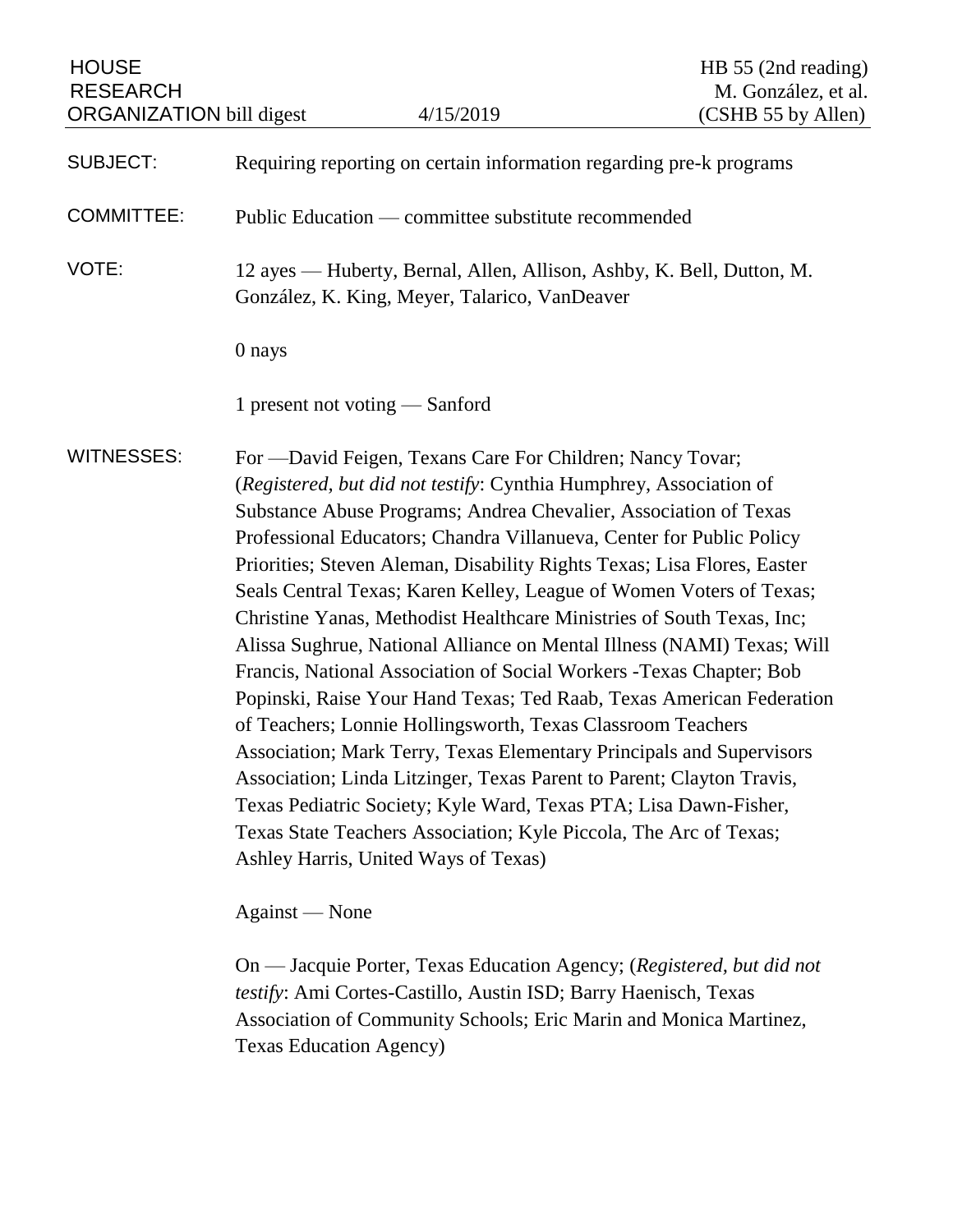## HB 55 House Research Organization page 2

BACKGROUND: Education Code sec. 29.1532 requires school districts to provide information to the Texas Education Agency about their prekindergarten programs, including the number of half- and full-day prekindergarten classes the school district offers and the class size and ratio of staff to students for each class. This information is included in reports the agency is required to make available on its website.

> Some have called for public schools and private providers of prekindergarten education programs to provide more information about class sizes and student-teacher ratios in order to help the state enhance prekindergarten program quality.

- DIGEST: CSHB 55 would require the Texas Education Agency (TEA) to instruct each school district that offered a prekindergarten program and each private entity that provided a prekindergarten program under contract with a school district to report information about the offered prekindergarten classes to TEA. The information would have to include:
	- the number of students, certified teachers, and teacher's aides in each prekindergarten class offered by the district or private entity;
	- whether each prekindergarten class was full-day or half-day; and
	- if the district or entity offered half-day classes, whether two halfday classes were offered per day.

Based on the information provided, TEA would determine the total number of teachers and teacher's aides in prekindergarten classes in the state. To calculate the student-teacher ratio for each prekindergarten class offered by a school district or contracted private entity, TEA would count each teacher or teacher's aide once for a full-day class and twice for a halfday class if the district offered two half-day classes per day.

TEA would have to prepare and submit a report to the Legislature based on the information collected under the bill by August 1 of each year. The initial report would have to be submitted by August 1, 2020.